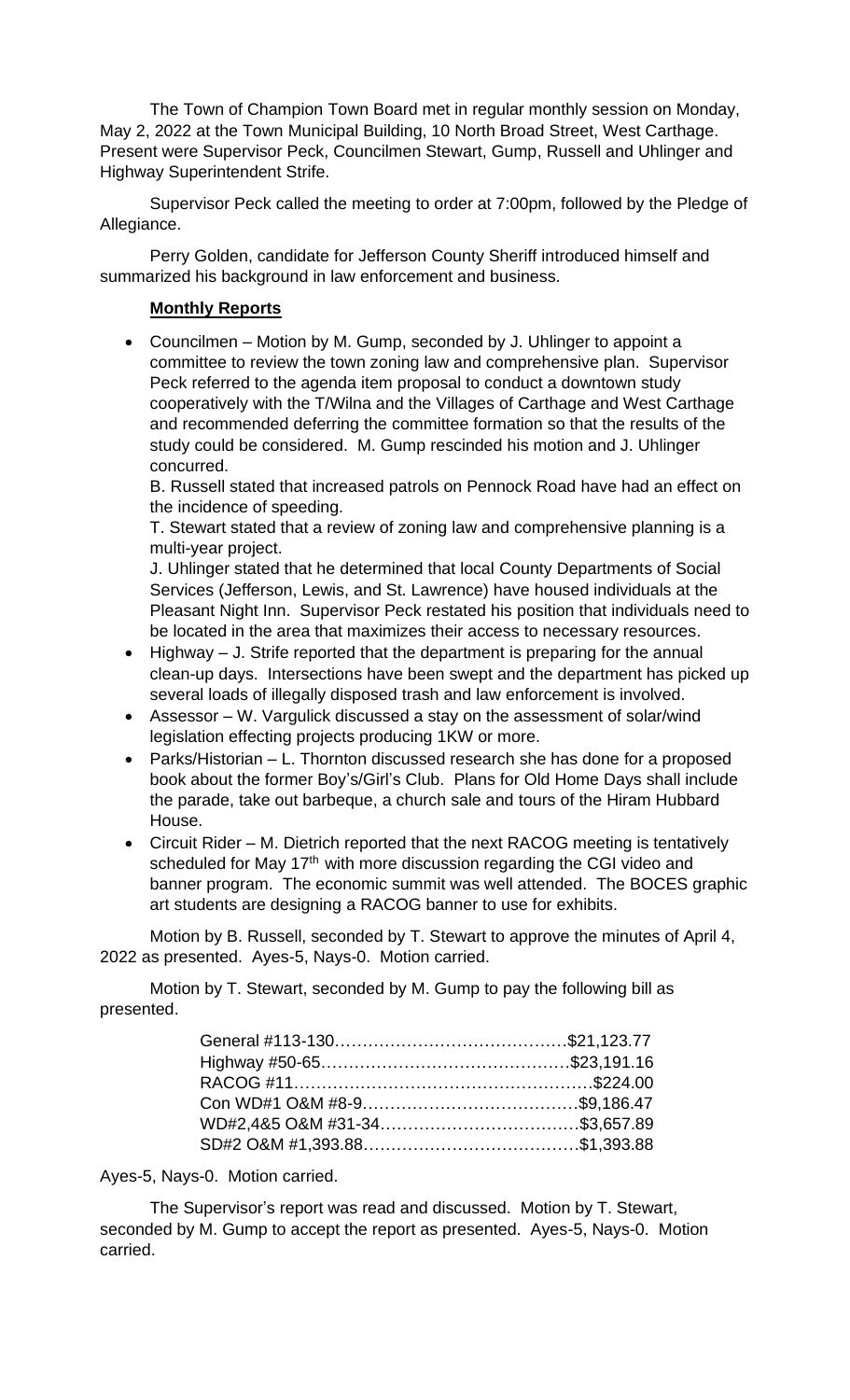## **New Business**

- Supervisor Peck presented a Fund Balance Policy. He stated that an established policy will allow planning for capital expenses and avoid indebtedness and interest expenses. D. Martel discussed the position of the state regarding an evaluation of fiscal stress. Maintaining a fifteen percent (15%) fund balance is considered good. D. Martel proposes maintaining a minimum of thirty percent (30%) and a maximum of seventy percent (70%) to allow for investment in reserves and to maintain a stable tax rate. She stated that the policy is intended for the general fund but is a tool that can used in all funds. Resolution offered by M. Gump, seconded by T. Stewart to adopt the Fund Balance Policy as presented. Ayes-5, Nays-0. Resolution adopted.
- J. Strife recommended the agreement to spend Town highway funds (284 agreement) including general repairs and improvement to the Jackson II Road and North Lake Road as funding allows.

PURSUANT TO THE PROVISIONS OF SECTION 284 OF THE HIGHWAY LAW, THE TOWN OF CHAMPION TOWN BOARD ADOPTED THE FOLLOWING RESOLUTION AT A MEETING HELD ON MAY 2, 2022 FOR WHICH THE BOARD WAS GIVEN ADEQUATE NOTICE AS REQUIRED BY LAW AND AT WHICH A QUORUM WAS PRESENT AND VOTING.

Resolution offered by Councilman Gump; seconded by Councilman Russell:

BE IT RESOLVED, that the monies levied and collected for the repair and improvement of highways, shall be expended as follows:

GENERAL REPAIRS: The sum of \$5,000 may be expended for general repairs upon 45 miles of town highways, including sluices, culverts and bridges having a span of less than five feet and boardwalks or the renewals thereof.

IMPROVEMENTS: The following sums shall be set aside to be expended for the improvement of town highways:

(a) On Jackson II Road commencing at Intersection with NYS Route 26 and proceeding in 1.5 miles, paving will continue for a distance of 1.6 mile there shall be expended not over the sum of \$124,338.00

Type: Hot Top 12.5mm Width of travel surface: 22"' Thickness: 1.5" compacted

(b) On North Lake Road commencing at Intersection with County Route 47 and proceeding in for 4/10th mile, paving will continue for a distance of 1.5 mile there shall be expended not over the sum of \$90,799.00

Type: Hot Top 12.5mm Width of travel surface: 20"' Thickness: 1.5" compacted

- Ayes-5, Nays-0. Resolution adopted.
- Supervisor Peck presented a request for funding from the Carthage Area Rescue Squad (CARS) to purchase a Zoll Z Vent at a total cost of \$18,342.83. Supervisor Peck proposes utilizing a portion of the ARPA funding to pay the town's share of the purchase. The V/West Carthage has approved the request. Action is pending in the T/Wilna and V/Carthage.